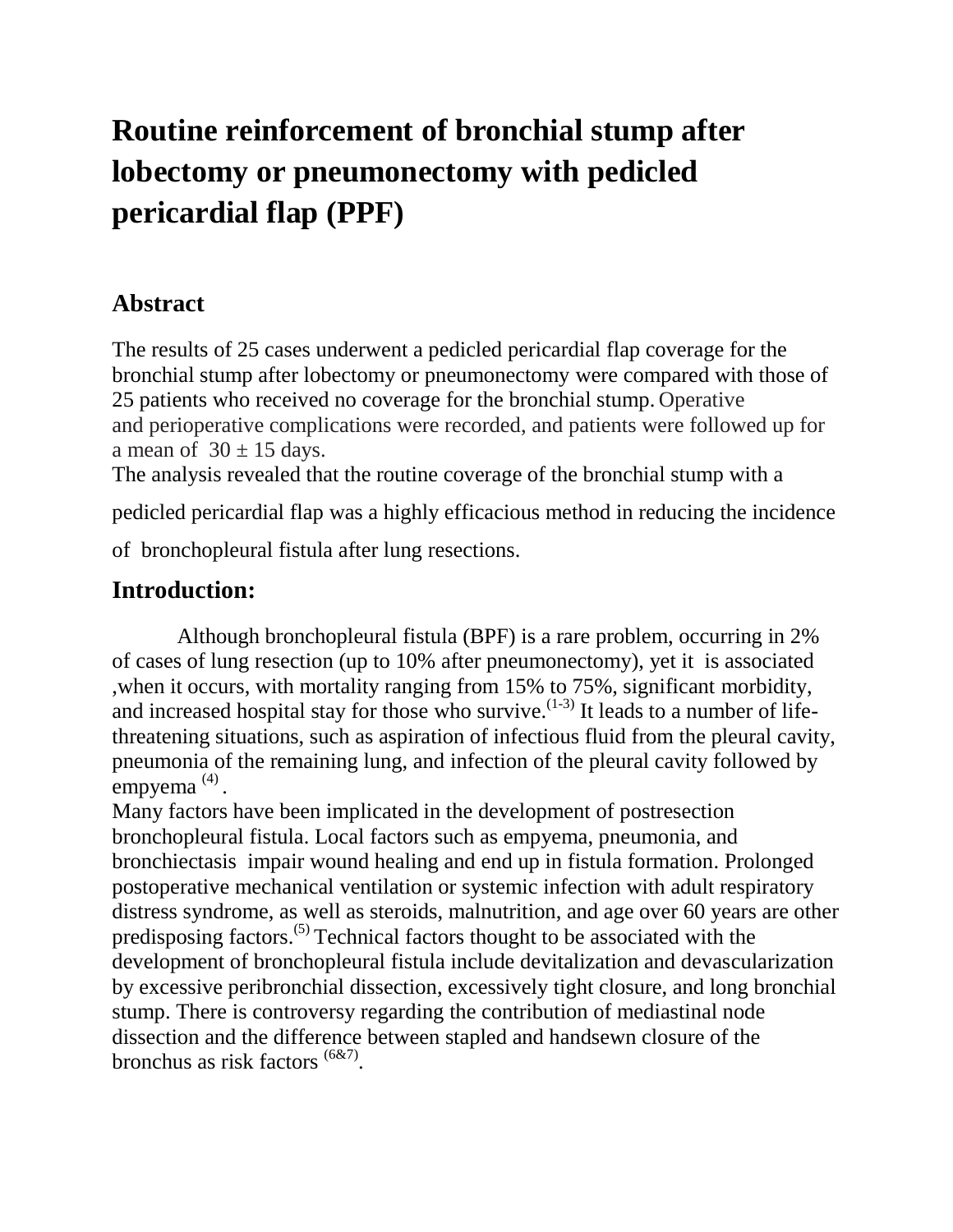The usefulness of bronchial stump reinforcement with viable tissues after a lobectomy or pneumonectomy procedure has been well documented. Different biological materials such as pleura, intercostal muscl , pericardial fat pad , diaphragm , azygos vein in case of a right-sided pneumonectomy , and pericardiophrenic pedicles have been used for such a prophylactic coverage  $^{(8\&9)}$ .

The use of a flap of pericardium in thoracic surgery was first described as an alternative method to the pericardial fat graft by Brewer and associates  $(10)$  as early as 1953. Anderson and Miller  $(8)$  later on have used this technique in different clinical situations, such as repair of tracheoesophageal fistulas, sleeve lobectomies, tracheal anastomosis, and extended pneumonectomies.

Bronchial reinforcement has been strongly supported in high-risk patients such as patients with bronchogenic carcinoma especially before administration of neoadjuvant therapy, diabetic patients and Patients with a highly morbid pathology, such as tuberculosis  $(11\& 12)$ . However, it is still unclear whether reinforcement of the bronchial stump should be performed as routine in every patient and whether that would be of particular value for prevention of bronchopleural fistula after lobectomy or pneumonectomy.

# **Patients and methods**

The aim of this retrospective study was therefore to analyze the results of bronchial stump coverage with pedicled pericardial flap (PPF) for prevention of bronchopleural fistula .

To investigate the efficiency of bronchial stump coverage with pedicled pericardial flap (PPF), 43 patients were included in the study. These patients received either lobectomy or pneumonectomy in the period between January 2011 to September 2013 by the same team in different hospitals. We divided the patients into2 groups: Group A consisting of 19 patients in whom the bronchial stump was covered with a pedicled pericardial flap and group B consisting of 24 patients in whom the bronchial stump was not covered with any tissues. Operative and perioperative complications were recorded, and patients were followed up for a mean of  $2 \pm 1.5$ months.

In **Group A** (PPF-Group) 12 were males and 7 were females with a mean age of 54.5 years. Diabetes mellitus was present in 6 patients (31%). Lobectomy was done in 15 of these patients and pneumonectomy was done in 4 cases. Indications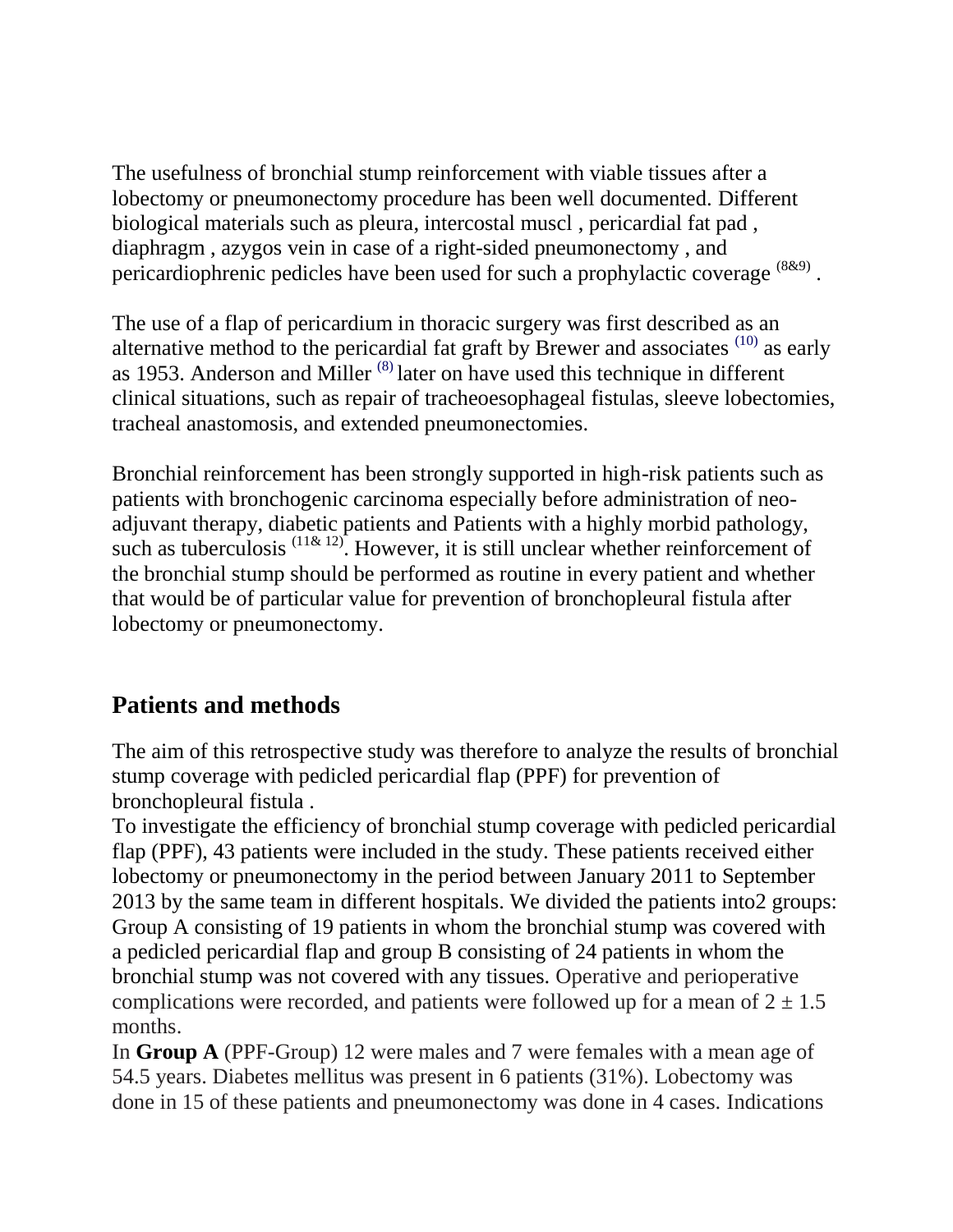for lobectomy or pneumonectomy were lung malignancies in 63.1 .2% and benign diseases (e.g. bronchiectasis ) in 36.9 %.Of the malignancy patients, 9 cases (47%) received some form of additional therapy (irradiation or chemotherapy), either alone or in various combinations. See table (1)

| <b>ITEM</b>               | Group A (19)         |
|---------------------------|----------------------|
| Sex                       | 12 males & 7 females |
| Age (mean)                | 54.5                 |
| Diabetes mellitus         | 6 (31%)              |
| <b>Operations</b>         |                      |
| Lobectomy                 | 15 (78.9%)           |
| Pneumonectomy             | 4(21.1%)             |
| <b>Indikations</b>        |                      |
| Malignancies              | 12 (63.1%)           |
| Benign diseases           | 7 (36.9%)            |
| <b>Additional therapy</b> | 9 (47%)              |
|                           |                      |

While in the other group 15 were males and 9 were females with a mean age of 52.8 years. Diabetes mellitus was present in 6 patients (25%). Indications for lobectomy or pneumonectomy were lung malignancies in 66.6 % and benign diseases (e.g. bronchiectasis ) in 33.3 %.Of the malignancy patients, 8 cases (33.3%) received adjuvant therapy (irradiation or chemotherapy), either alone or in various combinations.

Tumor negativity of resection margins was ensured by histologic examination of all patients in both groups.

#### *Surgical Technique*

Closure of the bronchus: Bronchial stump closure was performed with simple interrupted sutures using non-absorbable sutures (Ethibond 3/0) in all patients, approximating the membranous and the cartilaginous portions of the bronchus. The bronchial stump was then checked for air leakage with  $30 \text{ cm H}_2\text{O}$  sustained airway pressure.

Coverage of the bronchus in Group A: A flap of the anterolateral pericardium, pedicled at its cranial , caudal or medial parts (according to the location of the stump) with or without inclusion of the phrenic vessels and measuring approximately 4-6 cm, was prepared. The flap was attached caplike over the bronchial stump with numerous simple stitches of 4/0 proline. (Fig1). In all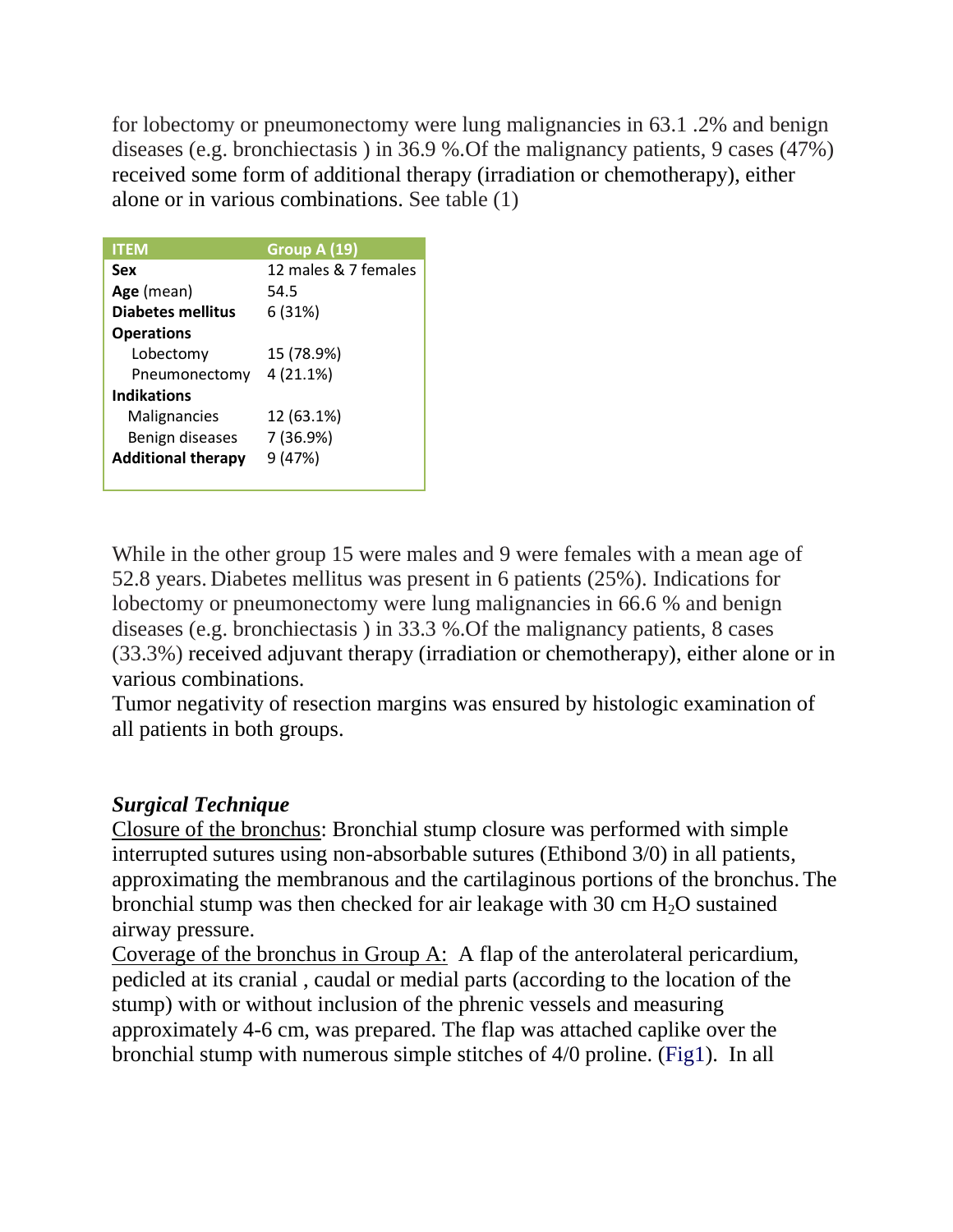patients, the resulting defect in the pericardium was not reconstructed.



# **Results**

In Group A (pedicled pericardial flap-Group), Perioperative mortality occurred only in one patient (5%) who died from pulmonary embolism on the  $6<sup>th</sup>$ postoperative day. No case of bronchopleural fistula occurred during the entire outpatient follow-up period. Supraventricular tachyarrhythmia occurred in 2 patients (10%), and was successfully managed pharmacologically in both of them. In the other group, Perioperative mortality occurred in 4 patients (16.6%). In these patients, causes of death were: multiorgan failure due to sepsis in 2 patients (8%), tumor progression in one patient (4%), and other causes (renal) in one patient (4%). Bronchopleural fistula occurred in two patints in this group. It worse noting that one of those 2 patients developed a BPF on the  $10<sup>th</sup>$  postoperative period with 2ry hemorrhage after right upper lobectomy and was managed by 2ry suturing and re-enforcement of the bronchial stump with PPF. The other patient developed empyema after left pneumonectomy and fortunately responded successfully to chest tube drainage and vigorous parental antibiotic therapy.

# **Comment**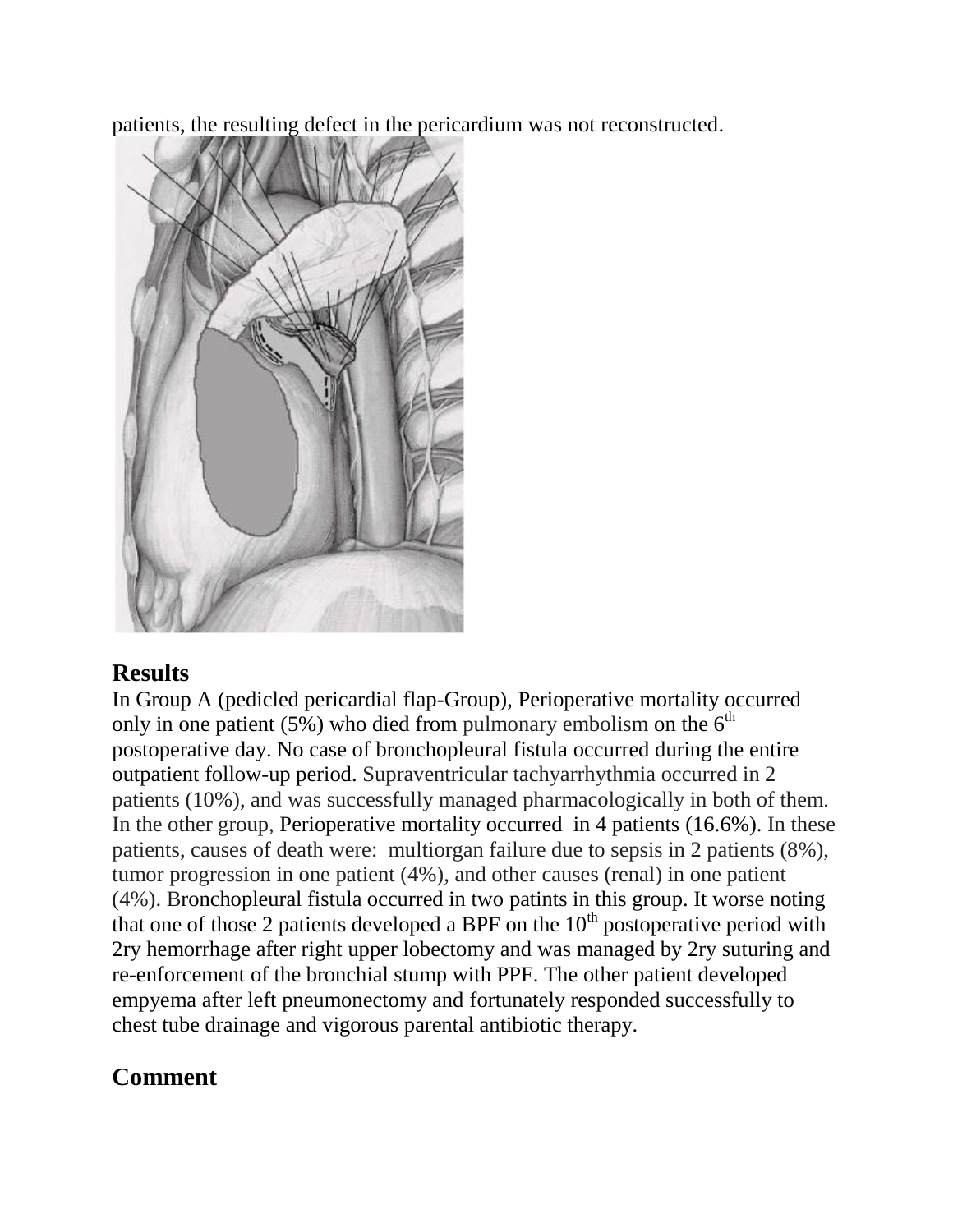A large number of publications have dealt with the problem of bronchial fistula after lobectomy or pneumonectomy, and many emphasized on the need for bronchial stump coverage especially in high risk patients  $(13)$ . Tell recently (2012) we concentrated on adequate closure of the bronchial stump after pulmonary resections in all patients we operated, but with the increase of our personal experience with bronchopleural fistula after lobectomy or pneumonectomy we began to re-enforce the bronchial stump in all cases, as avoidance of this problem is always better than its treatment. Since then, our preferred technique for bronchial stump coverage has been the use of a pedicled pericardial flap, and the purpose of this paper is now to review the results achieved with the use of this particular technique.

## **Conclusion**

According to our experience bronchial stump reinforcement should be routinely performed in all patients who are undergoing a lobectomy or pneumonectomy especially on the right side, as on the left side the bronchial stump is protected by the surrounding tissues and the neighboring aortic arch). This technique is proved to be feasible, safe and effective; also it does not increase operative time or surgical trauma.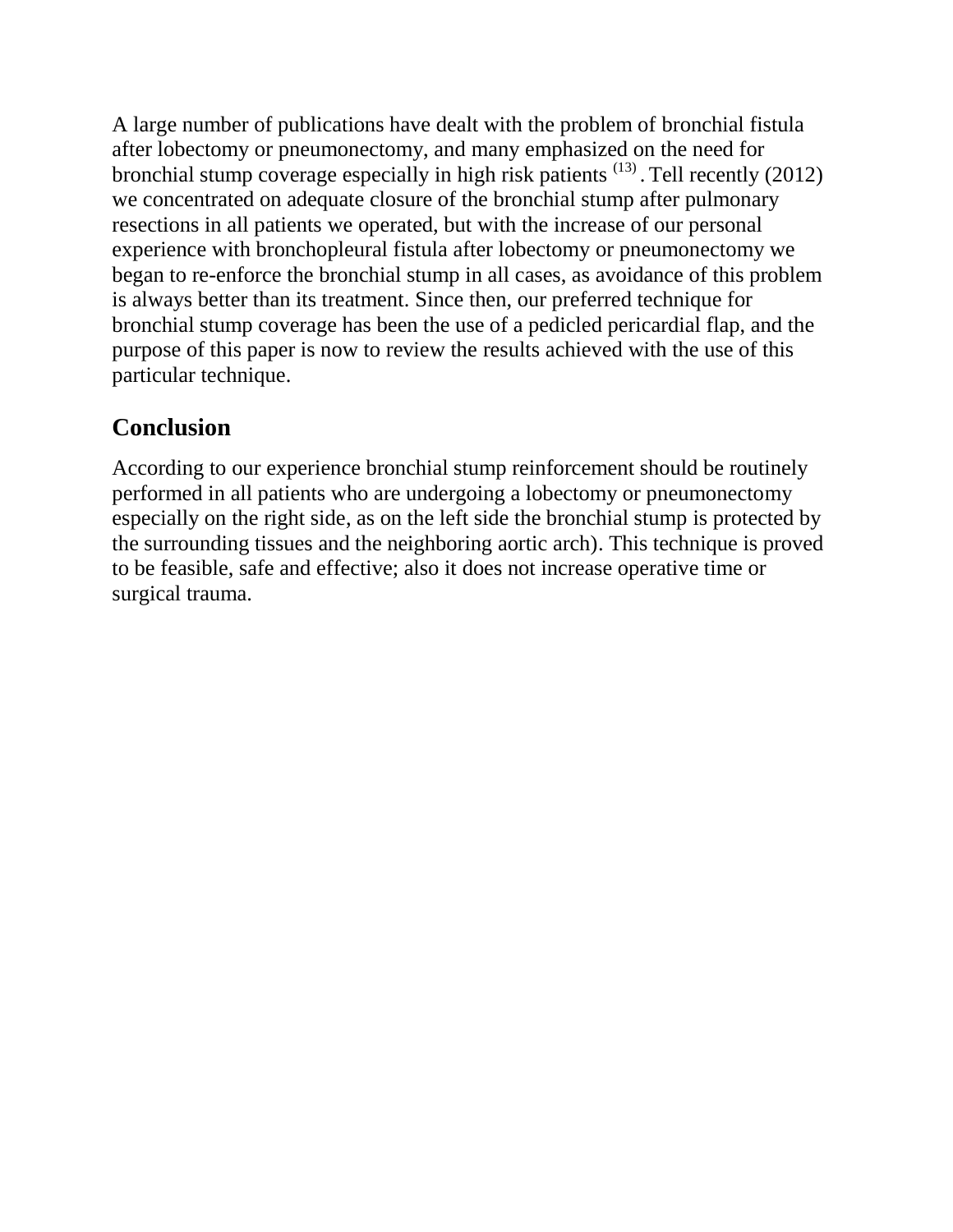#### **References**

1. Pairolero PC, Trastek VF, Allen MS. Empyema and bronchopleural fistula. Ann Thorac Surg 1991;51:157–8.

2. Puskas JD, Mathisen DJ, Grillo HC, Wain JC, Wright CD, Moncure AC. Treatment strategies for bronchopleural fistula. J Thorac Cardiovasc Surg 1995;109:989–96.

3. Hollaus PH, Lax F, El-Nashef BB, Hauck HH, Lucciarini P, Pridun NS. Natural history of bronchopleural fistula after pneumonectomy: a review of 96 cases. Ann Thorac Surg 1997;63:1391–7.

4. Akoi T, Ozeki Y, Watanabe M. Cartilage folding for main bronchial stapling. Ann Thorac Surg 1998;65:1800 –1.

5-Al-Kattan K, Cattalani L, Goldstraw P. Bronchopleural fistula after pneumonectomy for lung cancer. Eur J Cardiothorac Surg 1995;9:479–82.

6-Hakim M, Milstein BB. Role of automatic staplers in the aetiology of bronchopleural fistula. Thorax 1985;40:27–31.

7- Deschamps C, Pairolero PC, Allen MS, Trastek VF. Management of postpneumonectomy empyema and bronchopleural fistula. Chest Surg Clin N Am 1996;6:519– 27.